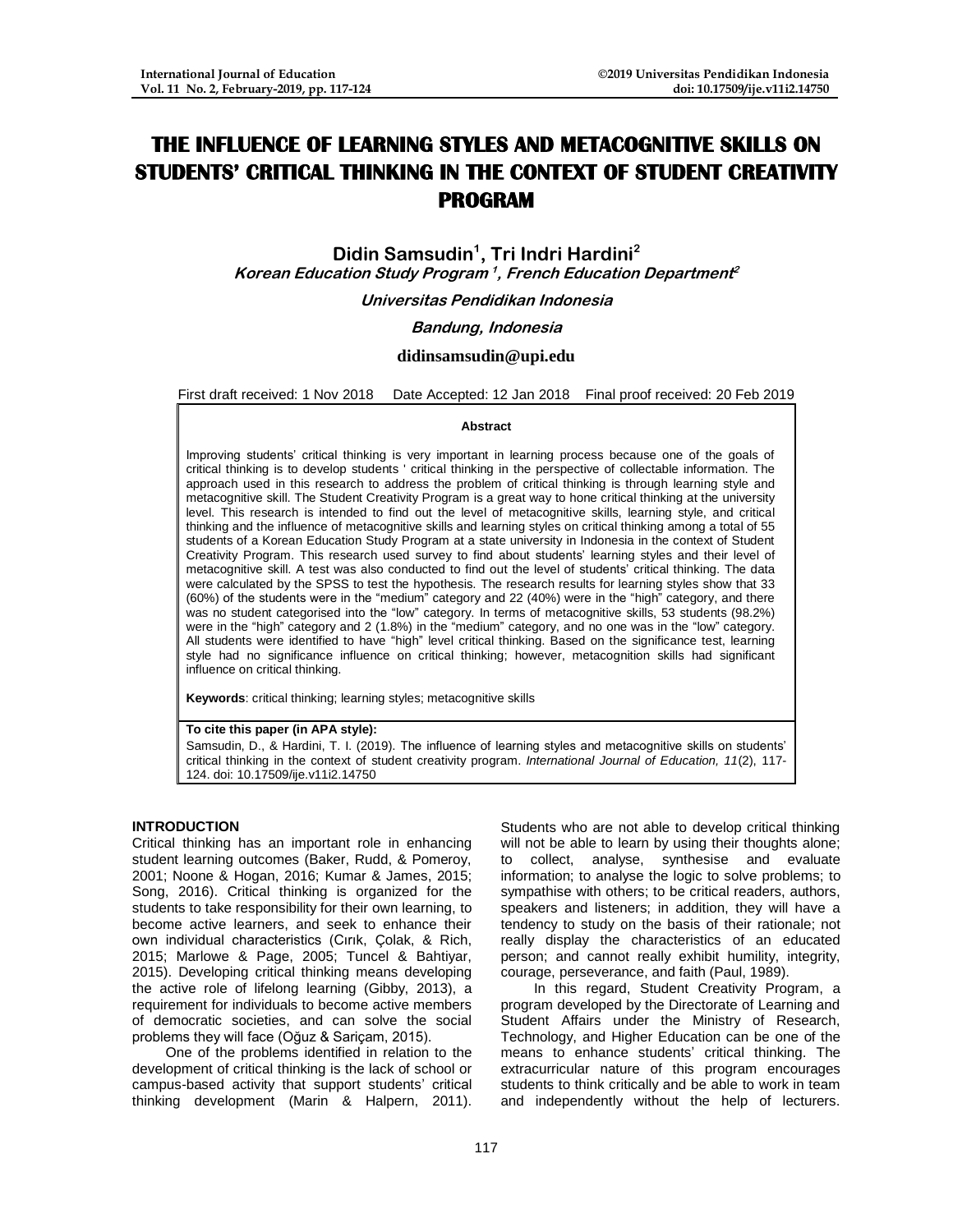Students in team will have to create a proposal for a creative product-oriented program under a lecturer's limited supervision. The proposal submitted will compete with other proposals at the university and national levels. Most research on the program has focused on students' creative thinking, such as that by Gina, Perbawati, and Supriyanto, (2017). The critical thinking, meanwhile, has not been much discussed.

Previous research on critical thinking itself has gleaned some light into various factors affecting critical thinking. One of the most identified factors is selfcontrol that has been studied in terms of different variables, such as gender, age, grade, ethnicity, and levels of education (Bakır, 2015; Bostic, 2010; Buluş, 2011; Dunn, Rakes, & Rakes, 2014; Fagbohungbe & Jayeoba, 2012; Loghmani, 2010; Vierra, 2014; Wood, Saylor, & Cohen, 2009). Another factor found to have some effect on critical thinking is learning styles (An, 2007; Roberts, 2003; Shin, Ha, & Kim, 2005; Torres & Cano, 1995). Some researchers have also sought to find the effects of reading and writing (Tierney, Sotter, O'Flahavan, & Mc Ginley., 1989) and cooperative learning (Nezami, Asgari, & Dinarvand, 2013) on critical thinking.

In the same note, according to Fisher, Alec, and Scriven (1997), learning styles and metacognitive skills may have influence on critical thinking. However, most research has not really probed into how a combination of the two factors affects critical thinking. Mostly focus on either the influence of metacognitive skills only (Gotoh, 2016; Halpern, 1998; Hanley, 1995; Paul, 1993; Pellegrino, 2007; Tishman, Jay, & Perkins, 1992; Tsai, 2001), or on the effect of learning styles only (Andreou, Papastavrou, & Merkouris, 2014; Wessel & Williams, 2004; Zhang & Lambert, 2008).

In addition, most of the cited research focused on nursing students or students at the primary and secondary levels. Hence, the present research would like to contribute to the existing research by<br>investigating how both learning styles and investigating how both learning styles and metacognitive skills affect students' critical thinking in the context of Student Creativity Program. More specifically, this research aims to 1) describe the level of metacognitive skills, learning styles, and critical thinking of the students; and 2) determine the influence of learning styles and metacognitive skills on students' critical thinking.

## **CRITICAL THINKING, LEARNING, STYLES, AND METACOGNITIVE SKILLS**

Critical thinking skills are included into high level thinking skills or Higher Order Thinking Skills (HOTS). HOTS are associated with the three upper levels of Bloom's taxonomy. Critical thinking particularly is defined as a thinking skill using basic thought processes to analyse arguments and give rise to insights for each meaning and interpretation, develop a pattern of cohesive and logical reasoning, understand the underlying assumption of each position, and give a presentation model that is reliable, concise and convincing (Costa, 1996).

Critical thinking is a process that aims to make rational decisions directed to decide whether to believe or do something (Ennis, 1996). It is an<br>intellectual process with active and skilled process with active and skilled conceptualizing, applying, analysing, synthesising, and evaluating the information collected or generated from observation, experience, reflection, reasoning, or communication, to guide our beliefs and actions (Scriven, Michael, & Paul, 1987). It can also be defined as a mental process involving operations such as deduction, induction, evaluation, classification and reasoning (Muhfahroyin, 2009).

Critical thinking indicators are divided into twelve items that are further grouped into five aspects (Ennis, 1996), as presented in Table 1:

**Table 1 Critical Thinking Indicators** 

| No.            | Aspects                                      |                            | Indicators                                                                                                |  |
|----------------|----------------------------------------------|----------------------------|-----------------------------------------------------------------------------------------------------------|--|
| 1.             | Giving<br>a<br>simple<br>explanation         | a.<br>b.<br>C <sub>1</sub> | Focus on question<br>Analyse the question<br>ask<br>and<br>answer<br>questions about<br>an<br>explanation |  |
| 2.             | Building up the<br>basic skills              | a.<br>b.                   | Consider<br>whether<br>a<br>source is reliable<br>Ωr<br>not<br>Observe and consider                       |  |
|                |                                              |                            | induction                                                                                                 |  |
| 3.<br>Deducing |                                              | a.<br>b.                   | deduce and consider<br>the results of<br>the<br>deduction<br>Induce and consider                          |  |
|                |                                              |                            | induction                                                                                                 |  |
|                |                                              | C.                         | create and determine<br>the<br>outcome<br>Ωf<br>consideration                                             |  |
| 4.             | Providing<br>further<br>explanation          | a.                         | define the terms and<br>consider a definition in<br>three dimensions                                      |  |
|                |                                              | b.                         | Identify assumptions                                                                                      |  |
| 5.             | Setting<br>the<br>strategy<br>and<br>tactics | a.<br>b.                   | Decisive action.<br>interact with others                                                                  |  |

Source: (Ennis, 1996)

The present study draws upon the model of critical thinking by Magno (2010) as shown in figure 1.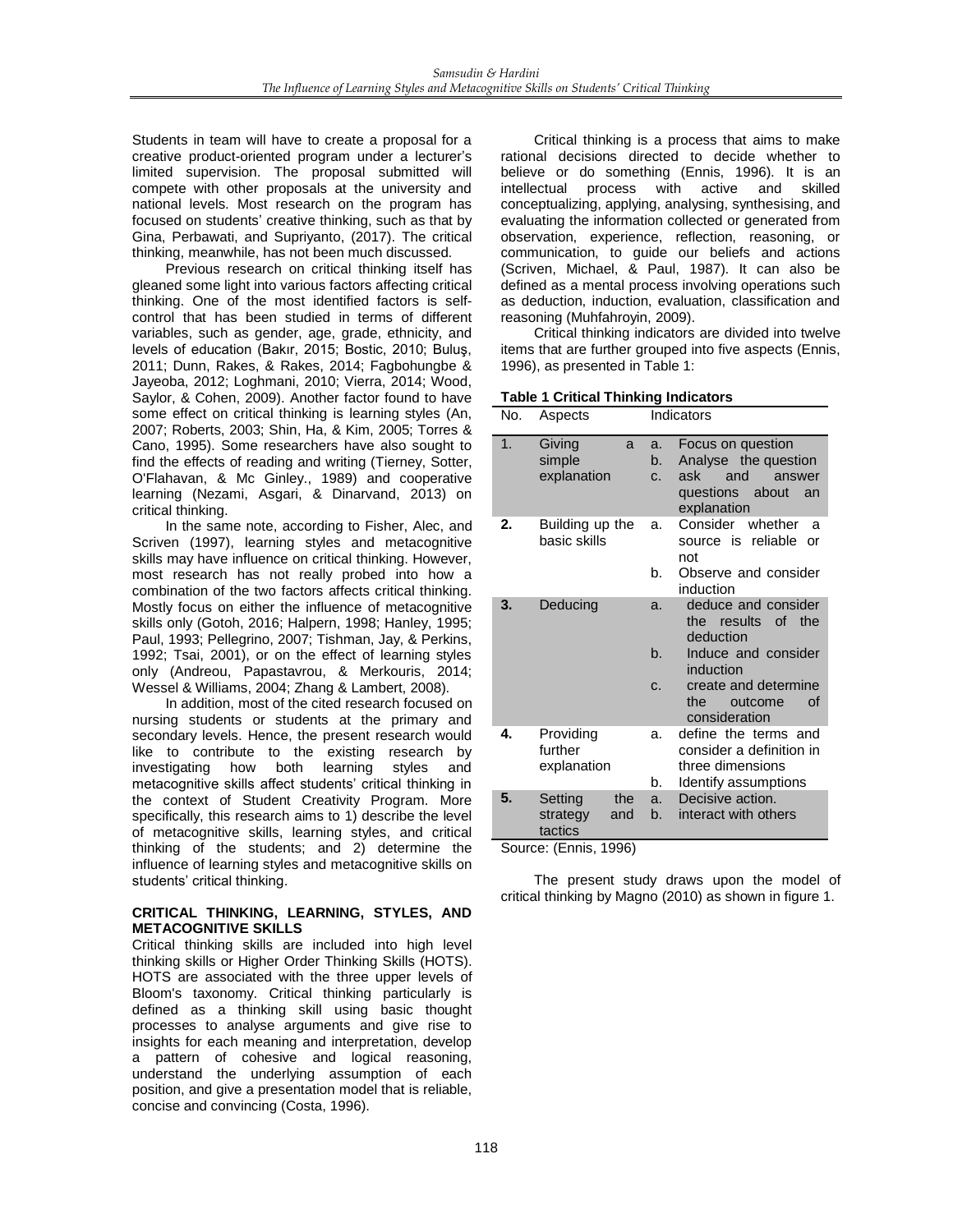

(Magno, 2010, p.140)

As mentioned previously, critical thinking has often been associated with learning styles. Learning styles are distinguished based on the dimensions of learning: cognitively, perceptually, and effectively, showing how to learn, understand, interact and respond to a learning environment (Hyland, 2005). Learning style is strongly linked to methods of education, specifically for the individuals. It should allow individuals to learn better. Learning style is also called cognitive strategy whose capacity directs how a person manages the internal processes that accompany the activities of learning, thinking, and remembering, capabilities that are affected by the strategy in seeking and finding new things and organizing the response. Cognitive strategies are also similar to self-management behaviours and mathemagenic activities (Gagne, 1977).

The indicators of learning style used in this research are drawn from DePorter (1999) who stated that learning style is based on how an individual receives information easily (modalities). He divided the learning styles into three types, namely: 1) visual learning style, in which learners tend to make the association with things that are already known by making mental descriptions when reading and remembering visual images that are stored in the mind that are associated with what is being studied (Olivier, Bowler, & Cosby, 1996); 2) auditory learning style, where learners tend to learn through hearing, lectures, discussions, media, audio, etc. Auditory learners will think coherently, regularly, and think in terms of words; and 3) kinaesthetic learning style, in which learners tend to speak slowly, are physical response-oriented, learn through practice, etc. (DePorter, 1999).

Some models of learning style as proposed by educational psychologists, among others, include: (1) non-linear; (2) general and special; (3) inductive and deductive; (4) analytical and synthesis; (5) analogue and digital; (6) concrete and abstract; (7) impulsive and reflective (Brown, 2009). The variables that affect a person's learning style include: (1) the elements of the environment: sound, light, draft; (2) emotions with hereditary elements: motivation, perseverance, responsibility, structure; (3) sociological elements: elements of yourself, spouses, peers, team, adult, group of variations; (4) physiological elements of a number of perceptual elements, foodstuffs (that which is eaten), time, mobility; (5) psychological elements of global scope: analytic, cerebral hemispheres, reflective-impulsive (Dunn, Dunn, & Perrin, 2014).

Among different types of learning styles put forward by experts, the present research would only focus on three type dimension of learning styles, hamely: (1) the cognitive dimension; (2) the affective dimension; and (3) the perceptual dimensions (Hyland, 2005).

Although some research has sought to seek the<br>
relations between learning styles and interrelations between learning styles and metacognitive skills, such as that by Palennari, Taiyeb, and Saenab (2018) who investigated college freshmen's metacognitive skills based on their learning style and Pedone (2008) whose research involved primary school students, not much research has really investigated the relationship between learning styles and metacognitive skills and critical thinking of university students.

Metacognition here is defined as the awareness of thinking about what is known and what is unknown (Iskandarwassid & Sunendar, 2011). In the context of learning, students learn how to learn, knowing the capabilities and modalities of learning, and knowing the best learning strategies to learn effectively.

Metacognitive and understanding are considered as the ability to monitor an individual's thoughts through the assumptions and implications in the activity. Metacognitive as the thought process of thinking (thinking about thinking) refers to a person's knowledge about any theory or process in him/herself (Lee & Baylor, 2006). On the same note, Anderson and Krathwohl (2001) defined metacognitive as knowledge about cognition; in general it is the same as awareness and knowledge about cognition of one's self.

The characteristics of metacognitive skills include: 1) strategic knowledge; (2) self-awareness; (3) awareness of the tasks; (4) knowledge of the context; (5) conditional knowledge; and (6) knowledge of the self (Fisher, 2009). Meanwhile, the indicators of student metacognitive skills are divided into eight (8) points (Schraw & Moshman, 1995), namely: 1) declarative knowledge; 2) procedural knowledge); 3) knowledge of conditionals; 4) planning; 5) information management strategy; 6) understanding of the monitoring; 7) implementation of the Strategy; 8) evaluation.

Magno (2010) further developed the metacognitive skills as displayed in Figure 2.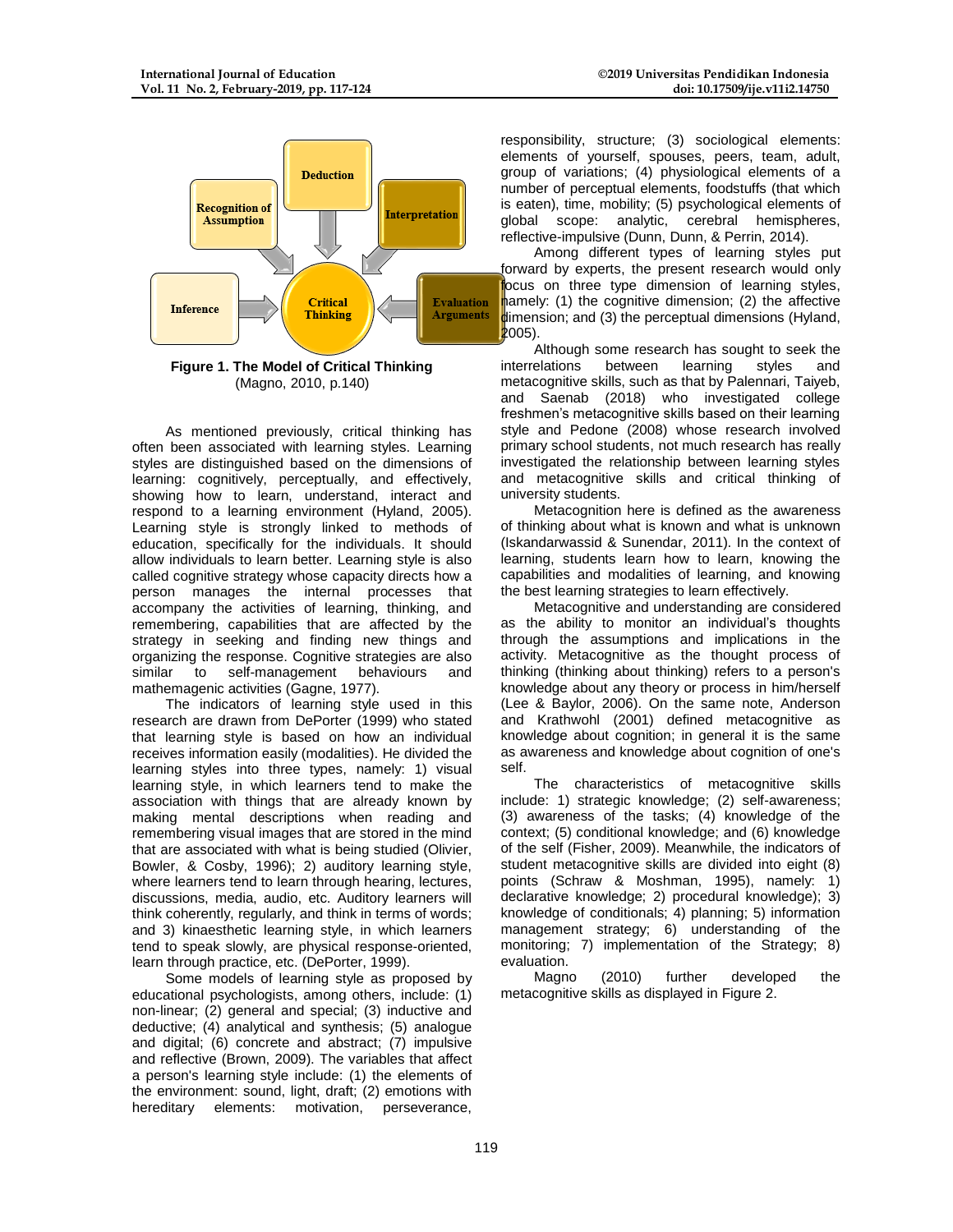

Magno (2010, p. 142)

The present research will draw upon these theories to seek out the relationships between learning style and metacognitive skills and critical thinking.

#### **METHOD**

This is correlational research to determine whether there is a relationship and the degree of relationship between the variables of learning style, metacognitive skills, and critical thinking.

#### *Population and Sample*

The population in this research consisted of the whole student creativity program's groups at Korean Education Study Program in a state university in West Java, Indonesia. Each of the student creativity programs consists of three students; therefore, the total number of students is divided by three. The distribution of students in the student creativity program groups based on year of enrolment can be seen in Table 2.

**Table 2. The Distribution of Students in the Student Creativity Program**

| No.   | Class | Number          | Number of Student          |
|-------|-------|-----------------|----------------------------|
|       |       | οf              | <b>Creativity Programs</b> |
|       |       | <b>Students</b> |                            |
|       | 2015  | 52              | 17                         |
| 2.    | 2016  | 75              | 25                         |
| 3.    | 2017  | 70              | 23                         |
| Total |       | 197             | 65                         |

In this research, sampling was taken randomly, so that all subjects were of equal proportion. The sampling technique referenced the formulation proposed by Yamane (1973) as follows:

 $n = N / (N.d2 + 1)$ 

Notes:

 $n =$  number of samples

- $N =$  total population
- d2 = specified precision

By using the above formula, the sample can be calculated as follow:

|                                                        | 65 |          |
|--------------------------------------------------------|----|----------|
| $N.d^2 + 1 = 65(0,05)^2 + 1 = 65(0,0025) + 1 = 1,1625$ |    | $-$ = 55 |
| ومادعهمامه معمدت 55 منصبولينام 407 مطلبة أسببت ومعمولا |    |          |

Hence, out of the 197 students, 55 were selected as the sample for the present research.

#### *Data Collection Techniques and Tools*

To collect the data in this study, the researcher conducted a survey using a questionnaire and administered a test on critical thinking.

The Questionnaire was adapted from Schraw and Dennison's (1994) Assessing Metacognitive Awareness. It was prepared with five-point Likert Scale (strongly agree, agree, not sure, disagree, strongly disagree, with a score of 5, 4, 3, 2, and 1, respectively). The questionnaire was modified based on indicators of learning styles and metacognitive<br>skills. In total, there were 40 items in the skills. In total, there were questionnaire. More specifically, there were 11 questions related to visual learning style, 15 items pertaining auditory learning style, and 14 on kinaesthetic learning style. The questionnaire was distributed to the respondents on campus. The researchers explained to the respondents about their participation and asked their consent to participate in the survey. The results of the questionnaire were interpreted based on Mardapi's (2008) categorisation, as follows: a score ≥ 180 means high, 150-180 medium, and <15 low.

We also distributed a Likert-based questionnaire on students' metacognitive skills. Similarly, the questionnaire comprised of 40 items, distributed into eight groups of questions concerning declarative knowledge, procedural knowledge, conditional<br>knowledge, planning, information management planning, information management<br>monitoring understanding, strategic strategy, monitoring understanding, strategic implementation, and evaluation. The scoring is the same as that of the questionnaire for learning styles, with the same categorisation for the score results from high, medium, to low.

To assess students' critical thinking ability, we carried out a test consisting of 7 essay questions. The questions in general asked the respondents to:

- a. Formulate a Question
- b. Consider whether the source is reliable or not
- c. Create and determine the outcome of consideration
- d. Define the term and consider a definition
- e. Analyse the argument

Students' answers to the questions in the test were then calculated with no penalty. The scores were then categorized based on Suwarma's (2009) categorisation of thinking skills, as follows: 0-20% below the maximum score (very low), 20-40% (low), 40-60% (medium); 60-80% (high), and 80-100% (very high).

All of the instruments were tested for their validity and reliability by experts and using correlational coefficient test and Cronbach's alpha at the significance level of 0.05.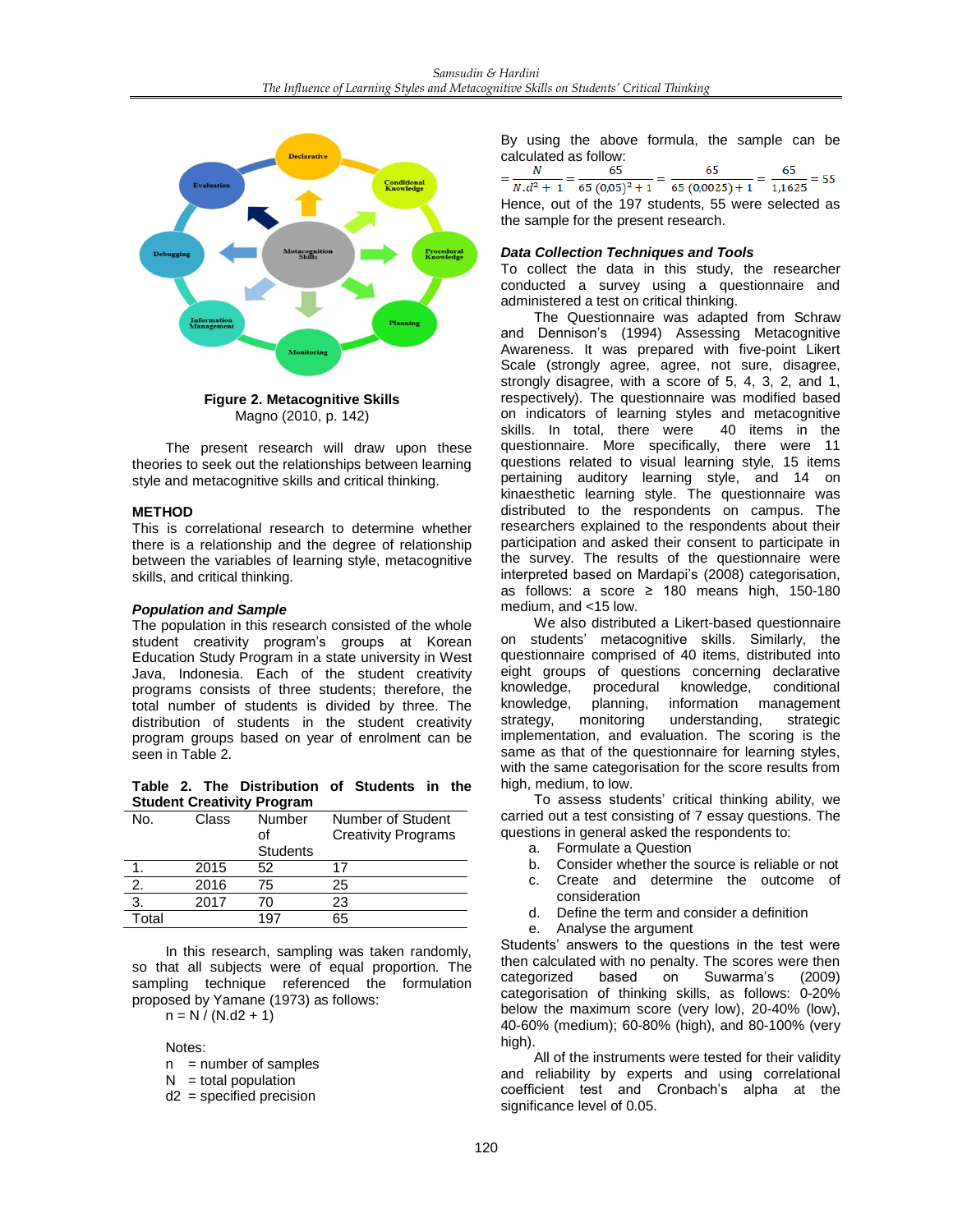### *Significance Test*

Once the data were collected, we analysed them using Multiple Linear regression aided by SPSS version 22 for Windows. The purpose of Multiple Linear regression analysis is to determine the significance of the influence between one or more free variables with one dependent variable. These relationships can be divided into the shape of the regression function as follows:

Y = β0 + β1X1 + β2X2 + e

Description: Y = critical thinking

- β0 = regression constant
- β1 = regression coefficient X 1
- β2 = regression coefficient X 2
- $X =$  the learning style
- $X$  2 = Metacognition skills
- $e =$  disturbing factor

*T*-test was deployed to prove the hypothesis on the influence of learning style on critical thinking skills and the influence of metacognitive skills on critical thinking. The hypotheses are as follows:

H<sub>0</sub>: Learning styles and metacognitive skills have no significant influence on critical thinking.

 $H<sub>1</sub>$ : Learning styles and metacognitive skills have significant influence on critical thinking.

#### **RESULTS**

#### *Students' Learning Styles*

All of the 55 participants participated in responding to the 40-item questionnaire related to learning styles with a maximum total score of 200. The results show that the highest score obtained by the students was 157 or 78.5% of the maximum score, and the lowest score was 108 or 54% of the maximum score. The number of students in the "medium" category was 33 or 60%, and 22 students or 40% were in the "high" category, and there was no student included in the "low" category.

It is interesting to note that the individual responses pertaining to learning styles reveal that most students (57%) could often learn better by looking at the attitudes, gestures, and mouth movements of teachers while teaching; write words smoothly and correctly (50.9%); and maintain a normal distance while speaking to others (60%).

On the other hand, the respondents also revealed that in learning they "never had no" interest in songs (74.5%); in other words, the majority of the respondents could learn better while listening to music or humming to some songs. This response was strengthened by their responses revealing that they very often (50.9%) preferred music to painting or sculptures.

Another interesting finding related to learning styles was that none of the respondents responded "never" to items on talking fast, easily getting their concentration disrupted by noises when learning, liking to read all types of texts, reading by themselves rather than asking their friends to read for them, liking music more than other arts, liking telling stories to others, being able to write words smoothly and correctly,

learning better by listening, forgetting the lesson heard, liking standing close to others when talking, using more gestures when communicating with others, maintaining a normal distance when talking to others, learning well through action, being able to learn better if the learning is accompanied by physical activities, and being able to learn well without any aids and media.

The individual responses, hence, confirm the results of the overall assessment which showed that all of the students were in the medium and high categories in terms of learning styles, and none of them was included into the "low" category.

#### *Students' Metacognitive Skills*

The data of students' metacognitive skills were obtained from 55 participants who responded to the 40 items of the questionnaire related to metacognitive skills. With a maximum total score of 40 questions being 200, the result shows that the highest score obtained by the students was 190 or 95% and the lowest score was 112 or 56% of the maximum score. The number of students who was in the "high" category was 53 (98.2%) and 2 students (1.8%) were included into the "average" category. Similar to the learning styles, no respondents were included in the "low" category of metacognitive skills.

Further analysed, the results of the questionnaire reveal that all of the students "agreed" with all of the statements or items in the questionnaire, with a percentage of more than 50%, except for such statements as "asking other people's help when I don't understand an assignment," "often repeating a lesson by teacher to find the extent to which I understand it," "managing time as well as possible to meet the desired learning goals," "having a good command in understanding the information conveyed by both teachers and friends," and "making pictures and diagrams to help me understand a lesson." The last item received the lowest response (27.3%), while the rest of the mentioned items received more than 30% responses.

On the other hand, the items that received the highest rate of "agreed" responses—especially those scoring more than 70%—included "being able to consider which information is important and not to be learned," "deeply thinking of information received," and "knowing my own ability in doing a task assigned by the teacher."

#### *Students' Critical Thinking Ability*

Finally, the data of students' critical thinking ability were obtained from 55 participants who did an essay critical thinking test consisting of 5 items. The maximum total score for the 5 questions was 200, and the result shows that the highest score obtained was 200 or 100%, while the lowest score was 144 or 72% of the maximum score. Based on the categorisation of the scores, then it can be stated that all students (55 students or 100%) were categorised into "high" critical thinkers.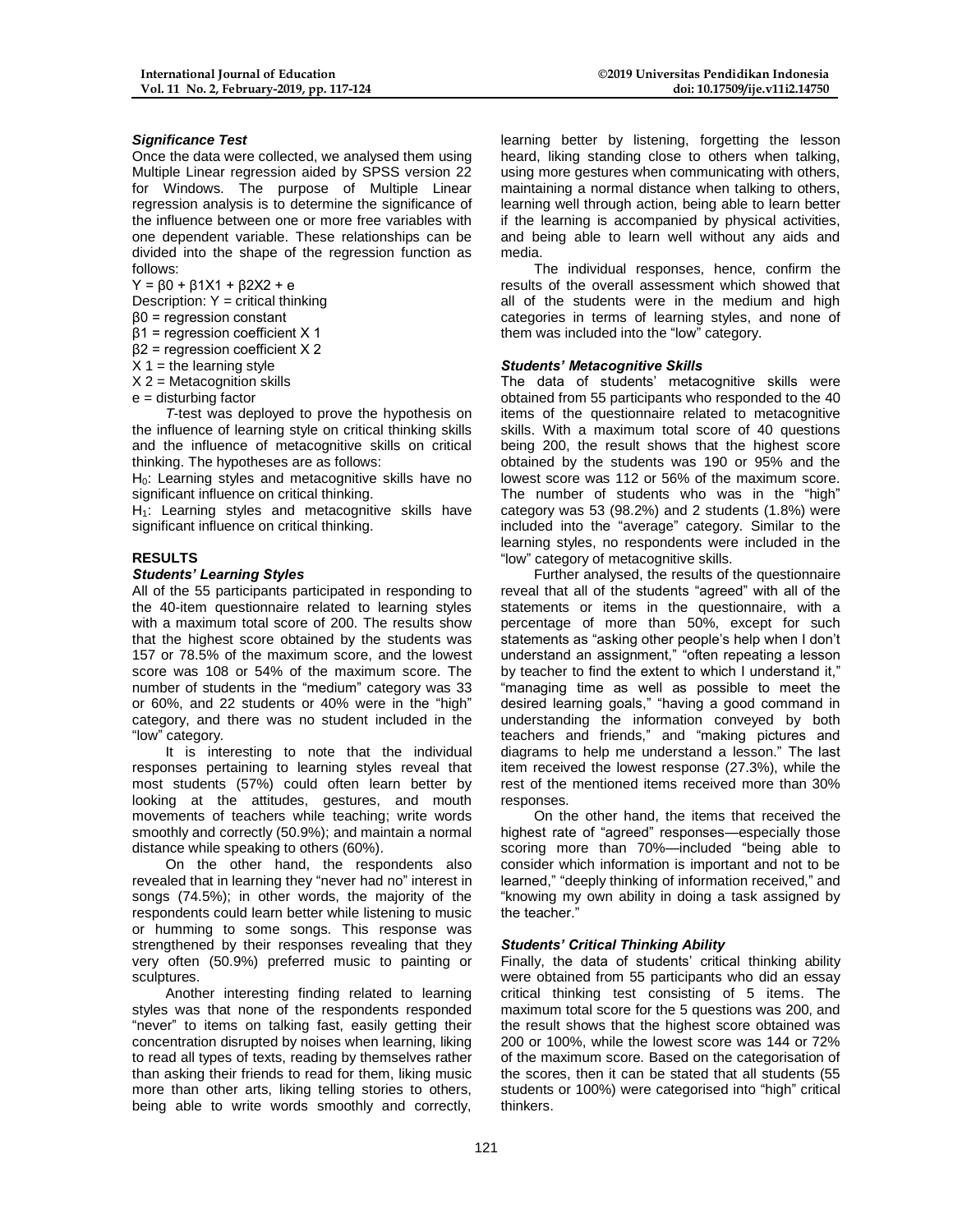Further analysis of the results for this critical thinking test indicates that the lowest score of 25 was obtained for the item on "creating and determining the outcome of consideration", and the highest score of 45 was gained by the first item of "formulating a question". The items of "considering whether the source is reliable or not", "creating and determining the outcome of consideration", and "defining the term and considering a definition" all received the same highest score of 41; on the other hand, the last item of "analysing the argument" only reached the highest score of 36.

## *Significance (***t***-test) results*

To prove the null hypothesis formulated in the study that learning styles and metacognitive skills have no influence on critical thinking, we then conducted a *t*test. The results can be seen in Table 3.

### **Table 3.** *t-***test results**



As indicated by Table 3, based on the *t*-test results, it can be concluded that learning styles had no significant influence on critical thinking because r > 0.05 (0.227); however, metacognitive skills had significant influence on critical thinking because r < 0.05 (0.000). The hypotheses were then partially proved.

## **DISCUSSION**

The results have shown that learning styles had no significant influence on the Korean Education students' critical thinking in their Student Creativity Program. The results were different from those of Andreou, Papastavrou, and Merkouris (2014) and Zhang and Lambert (2008) who found that learning styles to some extent determined critical thinking ability of students. However, the present results were in line with those of Wessel and Williams (2009) who discovered no relationship between learning styles and critical thinking.

The results can be partly explained by the least possibility for students under research to apply their learning styles in the context of the creativity program. In this program, students did not have any formal classroom teaching and learning. The program was part of the "extracurricular" program, meaning that students did this outside the study hours and independently with their peers in group. The role of lecturers was only at the level of supervision when necessary.

Meanwhile, the research results indicate that metacognitive skills had significant influence on the Korean Education students' critical thinking. The results are recently confirmed by Yasushi (2016) who found that metacognitive skills had strong influence on critical thinking.

The results of this research can be explained by the fact that similar to critical thinking skills, metacognitive skills are an active, persistent, and precise process concerning belief or knowledge from various perspectives of supporting reasons and further conclusions of their tendencies (Fisher, 2009). Hence, in the process of creating a creative program, students' metacognitive skills were much needed along with their critical thinking skills.

# **CONCLUSION**

The present research has sought to investigate whether learning styles and metacognitive skills had any significant influence on the critical thinking ability of Korean Education students in the context of Student Creativity Program. The results have shown that while there was no significant influence of learning styles on critical thinking, metacognitive skills had significant influence on students' critical thinking in doing their creativity program.

The results of the research also reveal that students' critical thinking ability in the context of Student Creativity Program was in the "high" category". It means that the program can evoke and sharpen students' critical thinking ability, as it requires students to be really creative to create something in group.

The results imply that Student Creativity Program should be used as an appropriate medium to hone and cultivate students' critical thinking. In addition to the teaching and learning in the classroom, it is also important to encourage students to join the creativity program, so that they can channel their creativity while honing their critical thinking skills. However, as the present research results cannot be generalised, it is important to do more research on the same topic in different study programs and departments, and more preferably at the university level. More results would hopefully confirm the present research's claim of the importance of Student Creativity Program for cultivating critical thinking ability in students.

## **ACKNOWLEDGEMENT**

Appreciation and thanks are expressed to Prof. Dr. Ahman as Head of LPPM UPI for making this research possible through the funding of Affirmation program. Our sincere gratitude also goes to the students of Korean Education Study Program for their much appreciated participation.

## **REFERENCES**

An, G. J. (2007). Learning styles and preferred learning methods of undergraduate nursing students, *Journal of Korean Academy Society for Nursing Education, 13*(1), 13–22.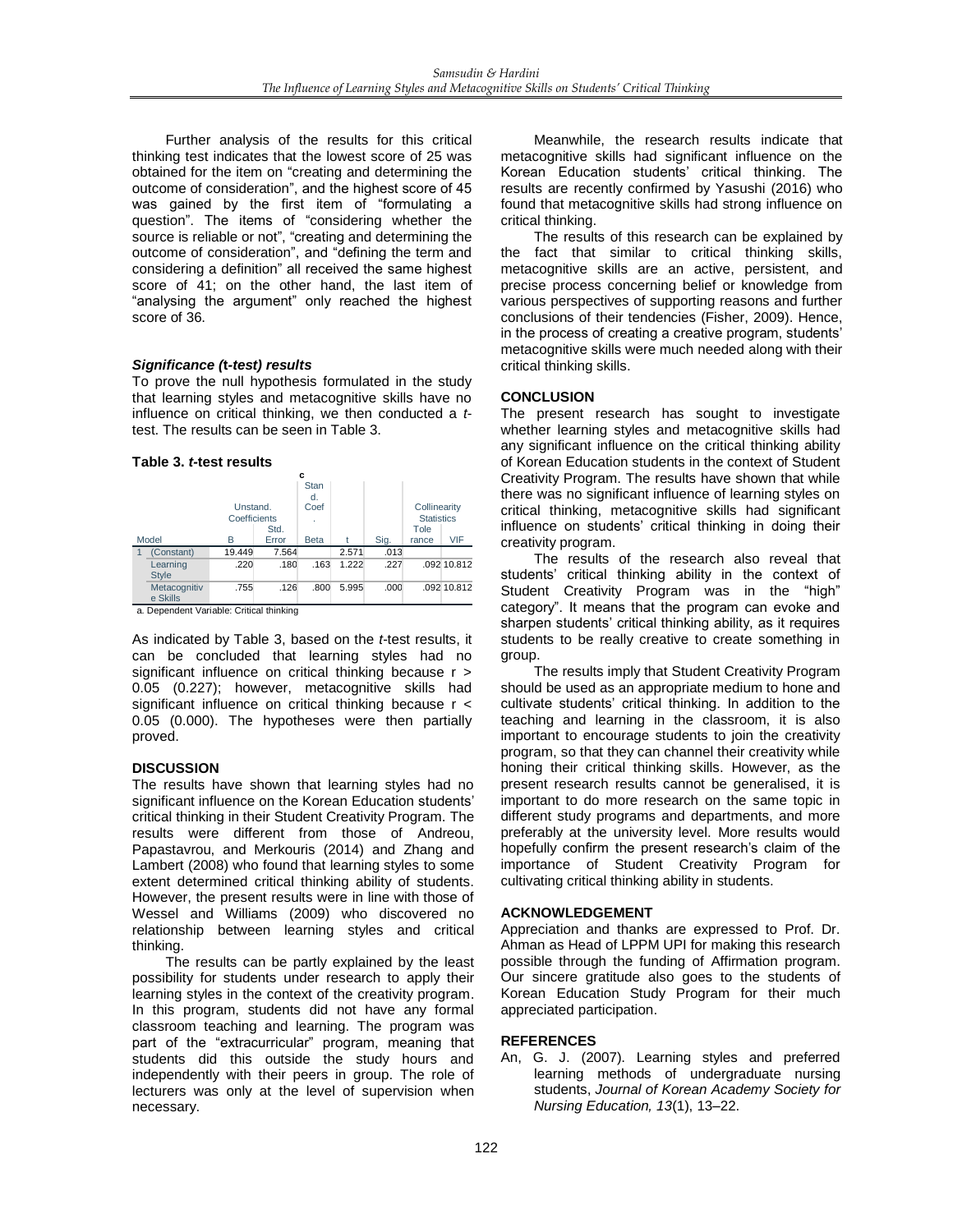- Anderson, L. W., & Krathwohl, D. R. (Eds.). (2001). *Taxonomy for learning, teaching, and assessing: A revision of Bloom's Taxonomy of educational objectives*. New York: David McKay.
- Andreou, C., Papastavrou, E., & Merkouris, A. 2014. Learning styles and critical thinking relationship in baccalaureate nursing education: A systematic review. *Nurse Education Today, 34*(3), 362-371.
- Baker, M., Rudd, R., & Pomeroy, C. (2001). Relationships between Critical and Creative Thinking. *Journal of Southern Agricultural Education Research, 51*(1), 173–188.
- Bakır, S. (2015). Critical thinking dispositions of preservice teachers. *Educational Research and Reviews, 10*(2), 225–233.
- Bostic, M. N. (2010). Locus of control and academic achievement among first-generation and secondgeneration college students. (Master Thesis of Arts). Tennessee Technological University, Cookeville.
- Brown, H. D. (2009). The *principles of language teaching and learning*. Boston: Allyn & Bacon.
- Buluş, M. (2011). Goal orientations, locus of control and academic achievement in prospective teachers: An individual differences perspective. *Educational Sciences: Theory & Practice, 11*(2), 540–546.
- Cırık, İ., Çolak, E., & Kaya, D. (2015). Constructivist learning environments: The teachers' and students' perspectives. *International Journal on New Trends in Education and Their Implications, 6*(2), 30–14.
- Costa, A. (1991). (Ed.) Developing minds: A resource book for teaching thinking. Alexandria, VA: Association for Supervision and Curriculum Development.
- DePorter, B. & H. (1999). *Quantum learning*, Bandung: Penerbit Kaifa.
- Dunn, K. E., Rakes, G. C., &. Rakes, T. A. (2014). Influence of academic self-regulation, critical thinking, and age on online graduate students' academic help-seeking. *Distance Education, 35*(1), 511–546.
- Dunn, R., Dunn, K., & Perrin, J. (1994). *Teaching young children through their individual learning styles: Practical approaches for grades K-2*. Needham Heights, MA: Allyn & Bacon.
- Ennis, R. H. (1996). Critical thinking. New York: Freeman.
- Fagbohungbe, O. B., & Jayeoba, F. I. (2012). Locus of control, gender and entrepreneurial ability. *British Journal of Arts and Social Sciences, 11*(1), 74– 85.
- Fisher, A., & Scriven, M. (1997). *Critical thinking: Its definition and assessment*. Edgepress: CA, USA/Centre For Research In Critical Thinking: Norwich, UK.
- Fisher, A. (2009). *Berpikir kritis: Sebuah pengantar*. Trans. Benyamin Hadinata. Jakarta: Erlangga.
- Gagne, R. M. (1977). *The conditions of learning third ed*. New York: Holt, Rinehart and Winston.
- Gibby, C. (2013). Critical thinking skills in adult learners. *ARECLS, 10*, 147–146.
- Gotoh, Y. (2016). Development of critical thinking with metacognitive regulation. Proceedings of the *13th International Conference on Cognition and Exploratory Learning in Digital Age,* 353-355.
- Halpern, D. F. (1998). Teaching for critical thinking: helping college students develop the skills and dispositions of a teaching critical thinking for transfer across domains: dispositions, skills, structure training, and metacognitive monitoring. *The American Psychologist, 53*(4), 449–445.
- Hanley, G. L. (1995). Teaching critical thinking: focusing on metacognitive skills and problem solving. *Teaching of Psychology, 22*(1), 68-72.
- Hyland, K. (2005). *Second language writing*. Cambridge: Cambridge University Press.
- Iskandarwassid, & Sunendar, D (2011). *Strategi pembelajaran bahasa*, Bandung: Rosdakarya.
- Kumar, R., & James, R. (2015). Evaluation of critical thinking in higher education in Oman. *International Journal of Higher Education, 4*(3), 33–43. http://doi.org/10.5430/ijhe.v4n3p33.
- Lee, M., & Baylor, A. L. (2006). Designing metacognitive maps for web-based learning. *Educational Technology & Society, 9*(1), 344- 348.
- Loghmani, H. (2010). The effect of critical thinking skill teaching on locus of control and cognitive inconsistency. (Master`s Thesis). Payame Noor University, Tehran.
- Magno, C. (2010). *Korean students' language learning strategies and years of studying English as predictors of proficiency in English*. New York: Cambridge University Press.
- Mardapi, D. (2008). *Teknik penyusunan instrumen dan nontes*. Yogyakarta: Mitra Cendikia Offset.
- Marin, L. M., & Halpern, D. F. (2011). Pedagogy for developing critical thinking in adolescents : Explicit instruction produces greatest gains. *Thinking Skills and Creativity, 6*(1), 1–13. http://doi.org/10.1016/j.tsc.2010.08.002.
- Marlowe, A. B., & Page, L. M. (2005). *Creating and sustaining the constructivist classroom* (2nd Edition). California: Corwin Press.
- Nezami, N. R., Asgari, M., & Dinarvand, H. (2013). The effect of cooperative learning on the critical thinking of high school students. *Technical Journal of Engineering and Applied Sciences, 3*(19), 2508-2514.
- Noone, C., & Hogan, M. J. (2016). A protocol for a randomised active- controlled trial to evaluate the effects of an online mindfulness intervention on executive control, critical thinking and key thinking dispositions in a university student sample. *BMC Psychology*, 1-12. <http://doi.org/10.1186/s40359-016-0122-7>
- Oğuz, A., & Sariçam, H. (2015). The relationship between critical thinking disposition and locus of control in pre-service teachers. *Journal of*